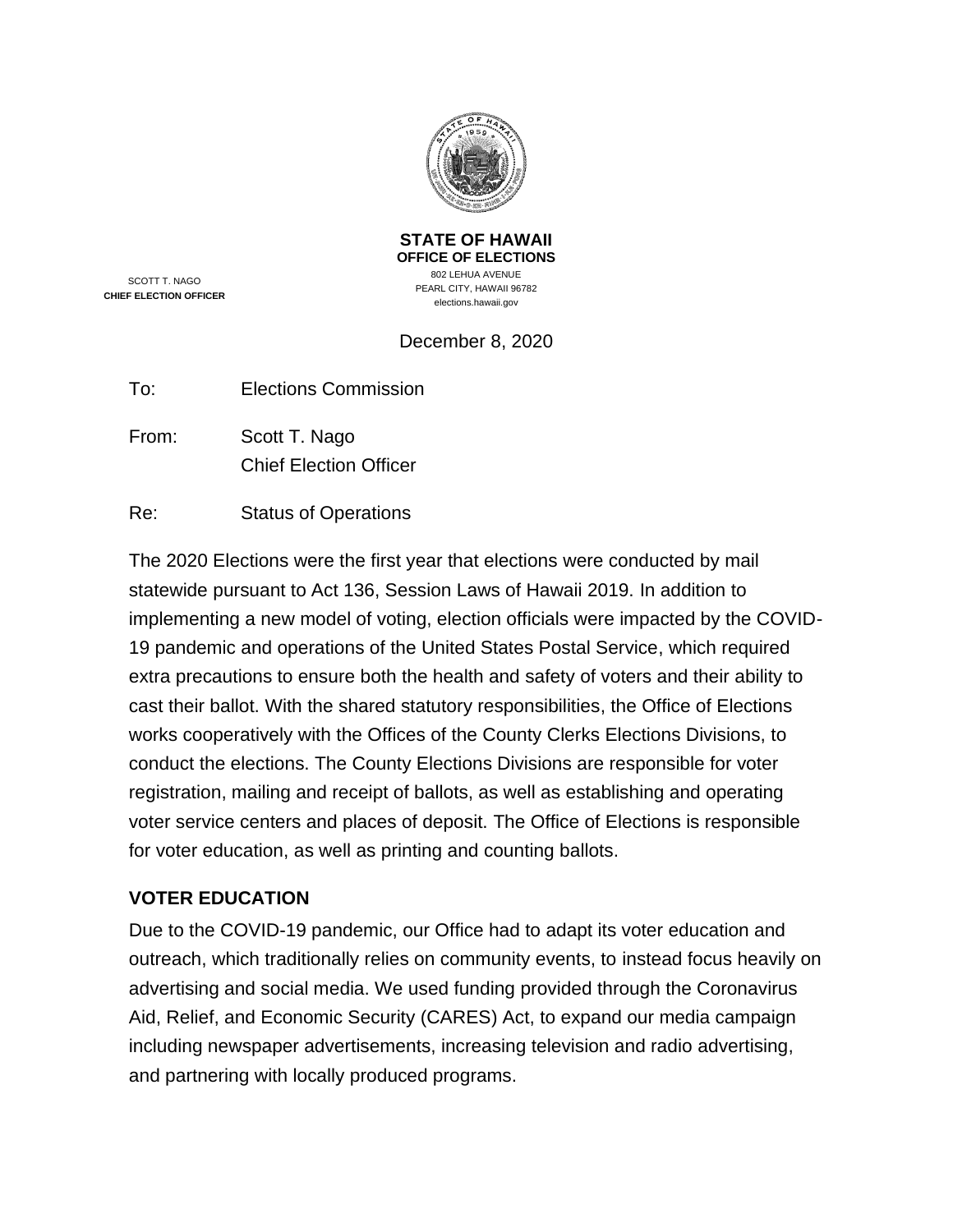One of our partnerships included Kupuna Power, a platform that seeks to educate and empower Hawaii's elderly. The Office was featured on their television program and we worked with them to capture "behind the scenes" footage of our operations at the counting center during the Primary Election. In turn, they produced a onehour election special in October, "Follow Your Vote, Election 2020," that explained how votes are counted and secured from the perspectives of a volunteer, an Official Observer, and the election community. Additionally, Kupuna Power produced and distributed flyers featuring frequently asked questions about elections, and compiled a network to disseminate reminders and updates about receiving and returning the ballot.

For the General Election, we partnered with the Hawaii State Foundation on Culture and the Arts on a community and social media campaign. They commissioned local artist, Maika'i Tubbs, to create a series of flyers reminding voters about the General Election deadlines – voter registration, receiving the ballot, and returning the ballot by mail. The flyers were disseminated at local stores and the images were posted on social media.

Our Office also used social media to conduct voter education presentations through Facebook Live. This allowed us to continue our outreach programs by directly engaging with voters, albeit through a different platform, and extend the audience as it was shared by community groups and viewers with their social networks. Presentations highlighted voter registration, voting by mail, and on December 2, we recapped the 2020 Elections and shared information about the upcoming Electoral College.

Additionally, we conducted virtual presentations to share information about the accessible Alternate Format Ballot with organizations and stakeholders who work with the disability community, such as the National Federation of the Blind, Special Parent Information Network, and Aloha Independent Living. Similar presentations, which included information about voting by mail, were conducted for the elderly community through the Lanakila Meals on Wheels Program, and advocates for the homeless through the Partners in Care organization.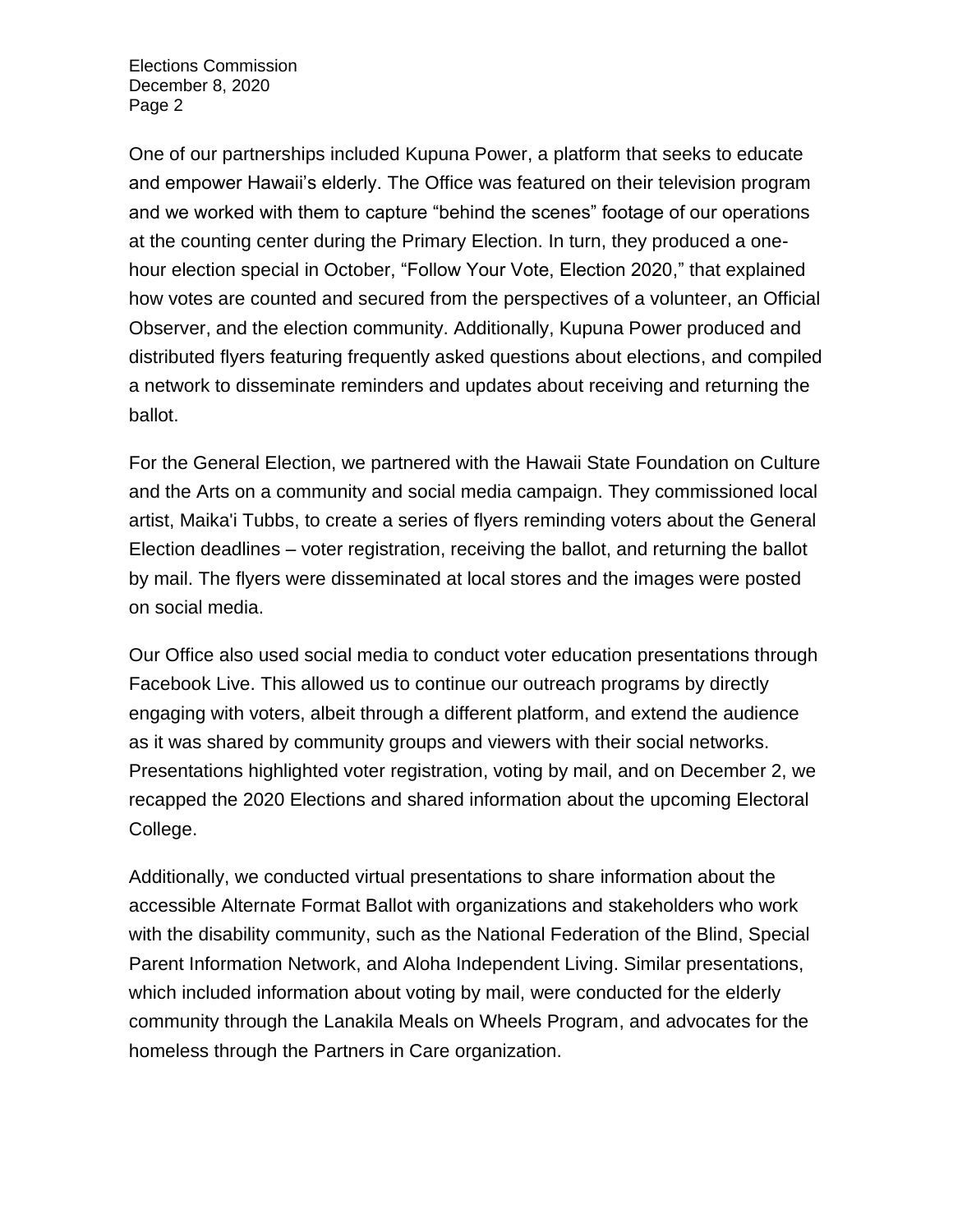The County Elections Divisions also used CARES Act funds to similarly expand their voter education and media campaigns and target the voters in their County.

## **BALLOT OPERATIONS**

When we last met on July 23, 2020, the Primary Election ballots had just been delivered to voters. Following the Primary Election, our Office determined the winners and received County Charter amendment questions from the County Clerks, and presidential candidates from the political parties, to produce the General Election ballot. We also had to address a vacancy for Senate District 16 due to the death of the Honorable State Senator Breene Harimoto. The timing of the vacancy, pursuant to HRS §17-3(b)(3), would have impacted our ability to comply with the federal 45-day deadline for the transmission of ballots to military and overseas voters. As such, we sought clarification from the Intermediate Court of Appeals to determine that the deadline could be advanced to September 5, as it would still provide sufficient time for candidates to file, which was granted.

Ballots for military and overseas voters were sent out by the 45-day deadline of September 18. There were 2,538 ballots sent by email and 560 ballots sent by mail statewide. For all other voters, mail ballot packets were delivered to the United States Postal Service between October 5 and October 9. Statewide, there were 723,978 mail ballot packets delivered to the United States Postal Service. The mailing timeline was determined in response to the guidelines issued by the United States Postal Service for the General Election indicating that mailing by non-profit takes 3 to 10 days, and that first-class mail takes 2 to 5 days for delivery. As a result, voters were able to receive their ballot in a timely manner ahead of the statutory deadline of 18 days prior to the election, which was October 16.

## **COUNTING CENTER OPERATIONS**

Before the Primary Election, a counting center is set up in each County. Prior to each election, the voting and vote counting system is tested by Official Observers, who serve as the "eyes and ears" of the public. By law, processing of voted ballots can begin 10 days prior to Election Day. At the counting centers, ballot return envelopes are opened, ballots are removed from the secrecy sleeve, and unfolded to be scanned. These processes are all done in the presence of Official Observers.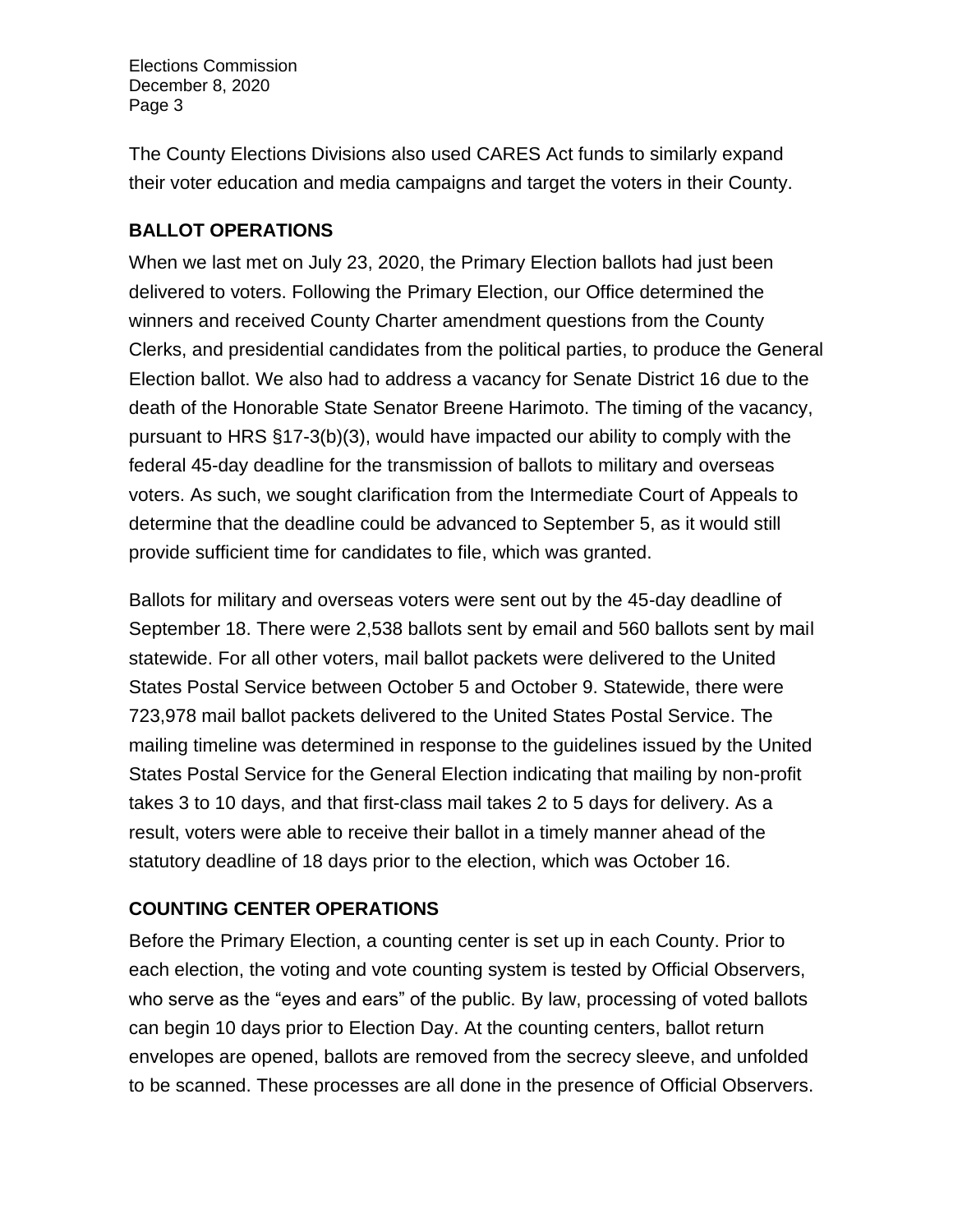While the neighbor island counting centers did not use the full 10 days, the Oahu counting center operated for the majority of this time. With an anticipated increase of the volume of ballots in future elections, especially presidential elections, we anticipate that the Oahu counting center may require at least the 10 days of processing voted ballots, if not more. This would require a law change that we would propose to the Legislature.

Each counting center is operated by State Election Officials with additional support from the neighbor island County Elections Divisions. Volunteers are also recruited to help with the processing of ballots and serve as Official Observers. Despite COVID-19, volunteers were eager to serve at the counting centers and we had more than enough people interested in participating. All shifts had ample coverage and many volunteers were willing to sign up for additional shifts as they became available. Counting centers were set up to ensure social distancing and temperature checks were required before entering the buildings, along with additional measures to protect the health and safety of both volunteers and staff.

While ballots are counted over the 10 days prior to the election, no votes are tabulated until Election Day. By law, results cannot be released until the last voter in line, at the close of voting at 7:00 pm on Election Day at the voter service centers, has voted. Following the close of voting on Election Day, the County Elections Divisions notify the Oahu counting center, and once it is confirmed that all voter service centers statewide have closed, the first results report is released. The following tables indicate the number of ballots included in each report and as a percentage of all voted ballots counted.

|                  | <b>Report 1</b> |         | <b>Report 2</b> |       | <b>Election Day Final</b> |           |
|------------------|-----------------|---------|-----------------|-------|---------------------------|-----------|
|                  | 6:31 pm         |         | 9:33 pm         |       | $11:39$ am                |           |
| Mail             | 368,200         | 91.7%   | 374,875         | 93.3% | 400,952                   | 99.8%     |
| <b>In-Person</b> | ۰               | $0.0\%$ | 5,277           | 96.4% | 5,473                     | $100.0\%$ |
| Total            | 368,200         | 90.4%   | 380,152         | 93.4% | 406,425                   | 99.8%     |

#### **2020 Primary Election**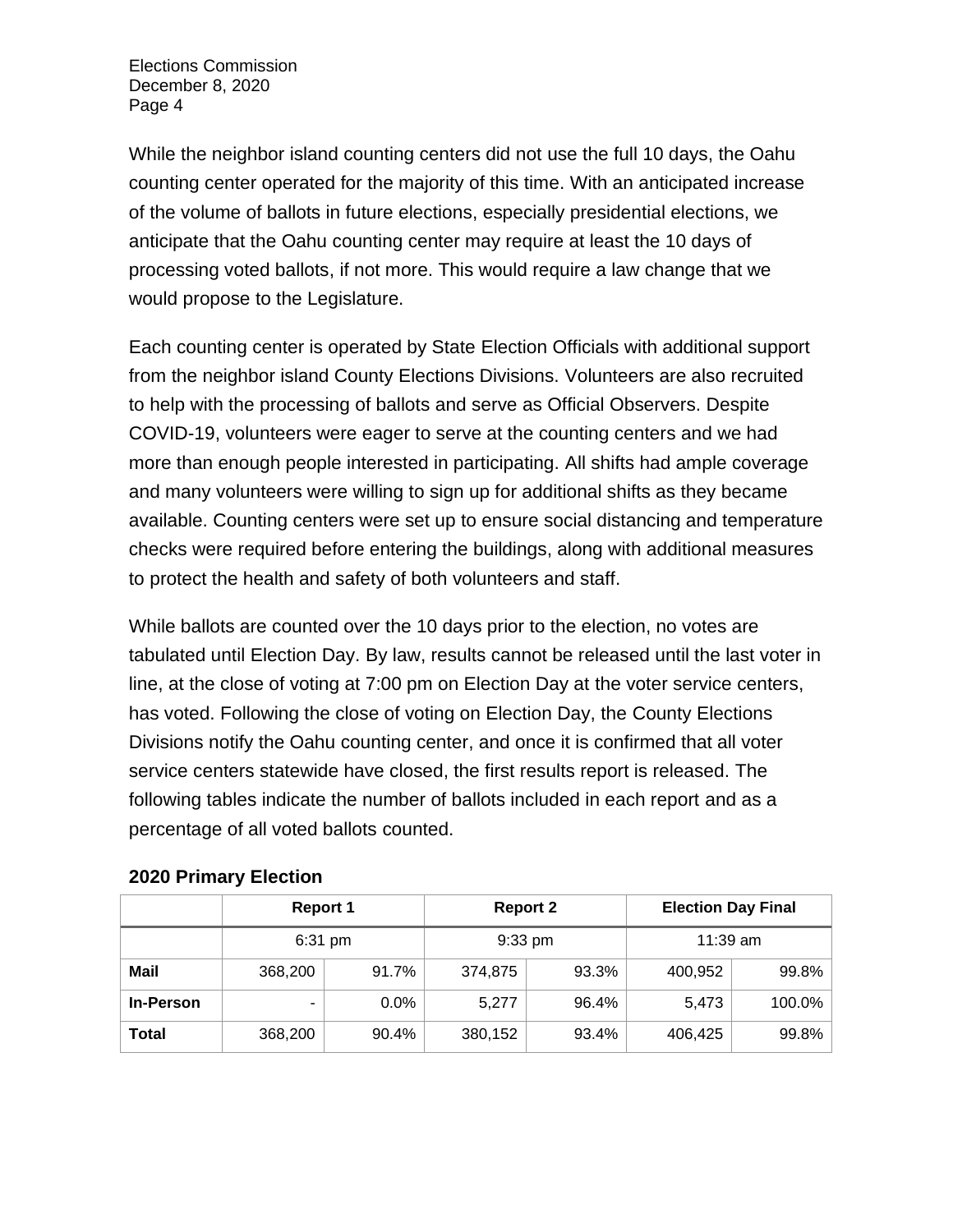#### **2020 General Election**

|                  | <b>Report 1</b> |                                    | <b>Report 2</b> |       | <b>Report 3</b> |        | <b>Election Day Final</b> |        |
|------------------|-----------------|------------------------------------|-----------------|-------|-----------------|--------|---------------------------|--------|
|                  |                 | $6:51$ pm<br>$1:13$ am<br>10:54 pm |                 |       | 11:39 am        |        |                           |        |
| <b>Mail</b>      | 514,877         | 93.4%                              | 526,077         | 95.5% | 528,444         | 95.9%  | 550,423                   | 99.9%  |
| <b>In-Person</b> | ۰.              | $0.0\%$                            | 20,677          | 71.9% | 28,742          | 100.0% | 28,742                    | 100.0% |
| <b>Total</b>     | 514,877         | 88.8%                              | 546.754         | 94.3% | 557,186         | 96.1%  | 579,165                   | 99.9%  |

In the event of an automatic recount, triggered by a difference of 0.25% or 100 votes – whichever is greater, it would need to be completed within 72 hours of the close of voting, by law. Three contests triggered a recount in the Primary Election: State Representative District 13, State Representative District 30, and Councilmember County of Kauai. There were no automatic recounts triggered in the General Election.

After Election Day, we conduct a manual audit of at least 10% of precincts, randomly selected, by hand counting results of a contest. The County Elections Divisions also transfer cured ballot return envelopes, that the voter – by law, has been allowed to correct the signature within 5 business days following the election, for a post-election count and to produce the final result reports. The final statewide results report is then released upon the completion of all County post-election counts. All voted ballots are then secured for storage for 22 months pursuant to federal law.

### **LEGISLATION**

On November 20, 2020, our Office submitted our report, *Implementing Elections by Mail*, to the Legislature pursuant to Act 136, Session Laws of Hawaii 2019. This report, to be submitted 60 days prior to the Legislative Session through 2025, includes the implementation of elections by mail by our Office and County Elections Divisions; expenditures and resources; and challenges and recommendations. The 2019 and 2020 reports are available on our website at elections.hawaii.gov.

We will also submit our recommendations as part of our 2021 Bill Package to the Legislature. Our recommendations include allowing flexible dates and times for voter service centers, as well as amending the timelines for voters to receive the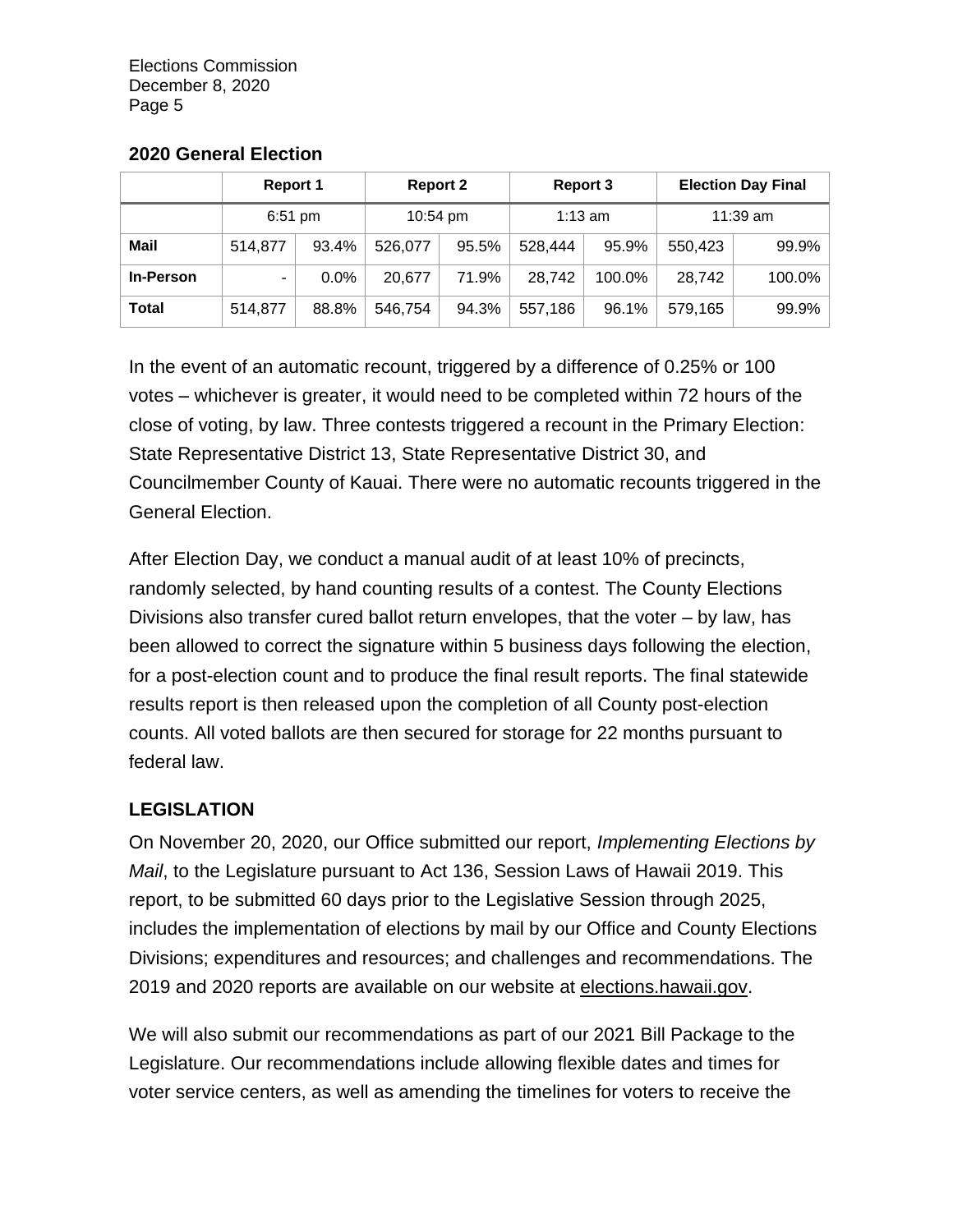ballot and the opening of places of deposit. These proposals are intended to maximize the time and methods for voters to receive, vote, and return their ballots. By allowing voter service centers to be established at differing dates and times, the County Elections Divisions may be able to establish additional locations in remote areas or establish more locations on Election Day. Similarly, by amending the timeline for voters to receive their ballots to be at least 18 days prior to the election, the County Elections Divisions are able to accommodate longer mailing timelines for remote areas, as well as stagger delivery to assist the United States Postal Service. We are also proposing that places of deposit open 18 days prior to the election to coincide with the mailing of ballots so voters can choose to return their ballots by mail or at a place of deposit as quickly as possible rather than waiting until 5 days prior to the election.

Additionally, we will introduce legislation to amend the timelines of a State Senate vacancy, extend the timeline to process voted ballots to 18 days prior to the election, and conduct a recount within 5 business days following the election. Currently, the law provides that a recount must be conducted within 72 hours of the close of voting at 7:00 pm on Election Day. We are proposing that the deadline for a recount to be concluded match the deadline for voters to cure the signature on their ballot return envelope as no additional counting would occur within these 5 business days. Act 136, Session Laws of Hawaii 2019 also extended the deadline to file an election contest to 13 days following the Primary Election so a group or candidate would still have time to file an election contest.

### **LOOKING FORWARD**

The Electoral College will be held on Monday, December 14 at 2:00 p.m. at the State Capitol. Since the State Capitol is closed to the public due to the ongoing COVID-19 pandemic, we will livestream the Electoral College through Facebook Live.

As 2020 ends, we are filing reports to the U.S. Election Assistance Commission regarding the CARES Act funds which expire on December 31. We are also producing maps of the 2020 General Election turnout. These maps, like previous election turnout maps, will visualize the turnout organized by the State Senate and